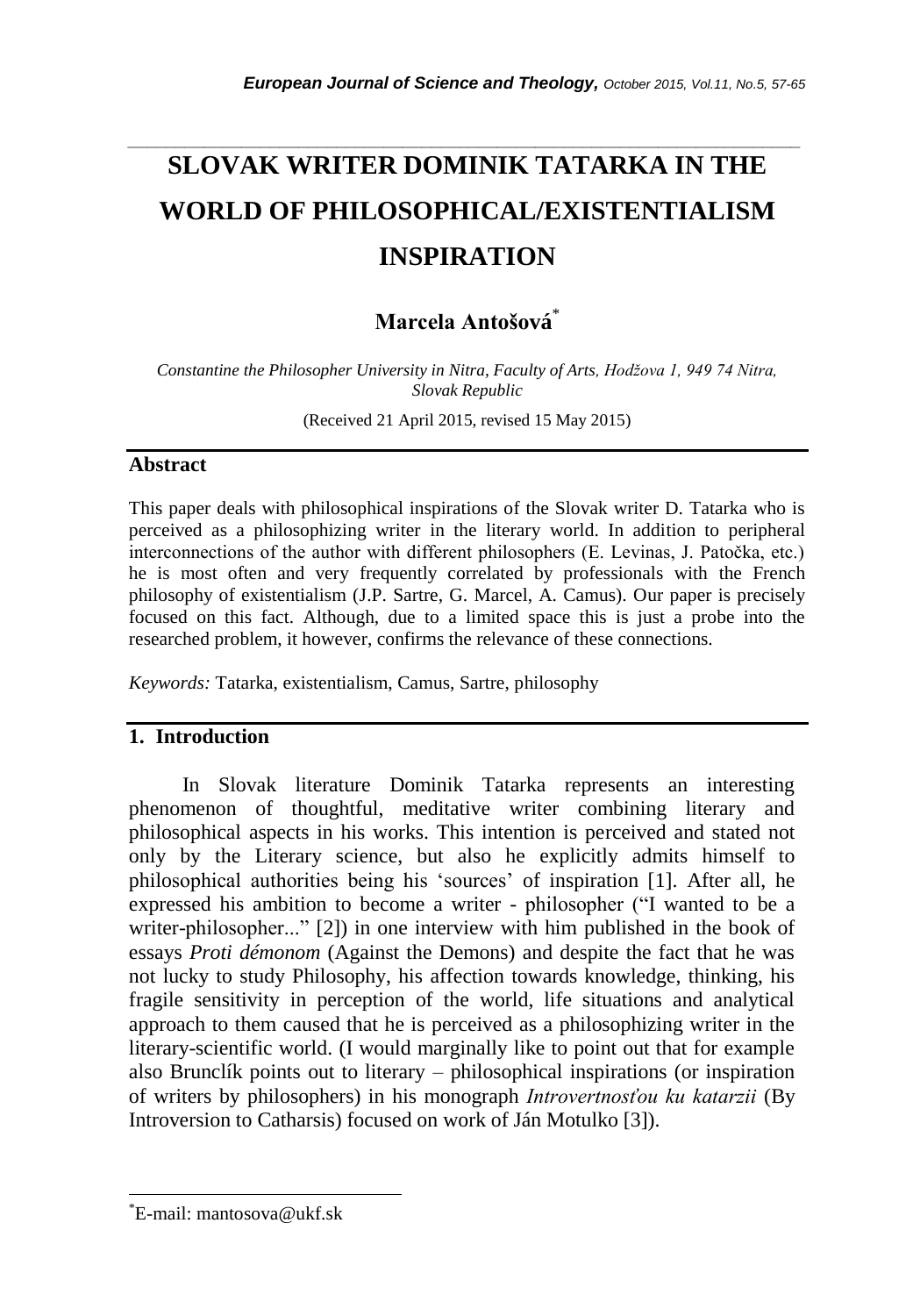Contemporary literary criticism registered philosophical dimension of Dominik Tatarka only in 1942, when his debut collection of novels and short stories *V úzkosti hľadania* (In the Anxiety of Searching) was published. The literary criticism found out that he is thoughtful, meditative, and philosophizing author trying to analyze the man and marginal situations he/she lives through [4]. His further works such as *Rozhovory bez konca* (Conversations Without End) (1959) and *Prútené kreslá* (Wicker Armchairs) (1963) stated this author"s feature to be a fact [5-7]. The modern Literary science describes him exactly in this way. "(...) a realistic story is preceded by poetic imagination, which is connected with philosophizing mediation of existential perception of the man and the world. It is a sort of a generic syncretism which is very rare in the Slovak literature. He represents connection of a poet and a philosopher, what is so rare in our literature." [8] "Tatarka presents both of these components, a romantic journey of a patriotic lyrical poet and a modern philosophicalscientific essay in a synthesis which is very original and I think also unique in the Slovak literature" [9]. "(...) a theme of his work: irrationality, transcendentalism, a kind of philosophizing literature, where also the simplest rotation of words can be considered as a real philosophy" [10].

In addition to these evaluations of his work, the name of Dominik Tatarka is also connected with many specific philosophical names. M. Hamada stated that a source of Tatarka"s philosophical nature is his inspiration by A. Aurelius [11] and this thesis is underlined by the author himself [1].

Besides A. Aurelius, the writer is also correlated with M. de Unamuno [12, 13], E. Levinas [14], J. Patočka [15] and L. Straus [16]. However, Dominik Tatarka is most intensively and most frequently connected with French existentialism, namely with J.P. Sartre, G. Marcel or A. Camus [11, 12] and this fact is exactly in the centre of our focus.

#### **2. Tatarka and the existentialism**

Connection of Dominik Tatarka with the philosophy of existentialism, specifically with its French version, is currently interpreted with certainty and in general or on the specific-partial level in connection with selected texts of the author by the contemporary Slovak literature science [12, 14, 17-19]. We will try to point out at least to some of these interconnections - with respect to space limits of this paper and a huge issue to cover. We will really present just an outline (a sketch of the issue). This issue is discussed in more details in our monograph *D. Tatarka v kontexte existencializmu* [20] (Dominik Tatarka in the Context of Existentialism). In the wider intentions of Tatarka"s key works, it means his debut collection of prose *V úzkosti hľadania*, a novel *Farská republika* (The Clerical Republic) (1948), a double novel *Rozhovory bez konca* (Conversations without End) – consisting of novels *Kohútik v agónii* (A Cock in Agony), *Ešte s vami pobudnúť* (To Stay with you for a While) – and the novel *Prútené kreslá*. However, before we do this, it is necessary to deal with the fact that Tatarka himself refused his inclusion into existentialism: "It seems to me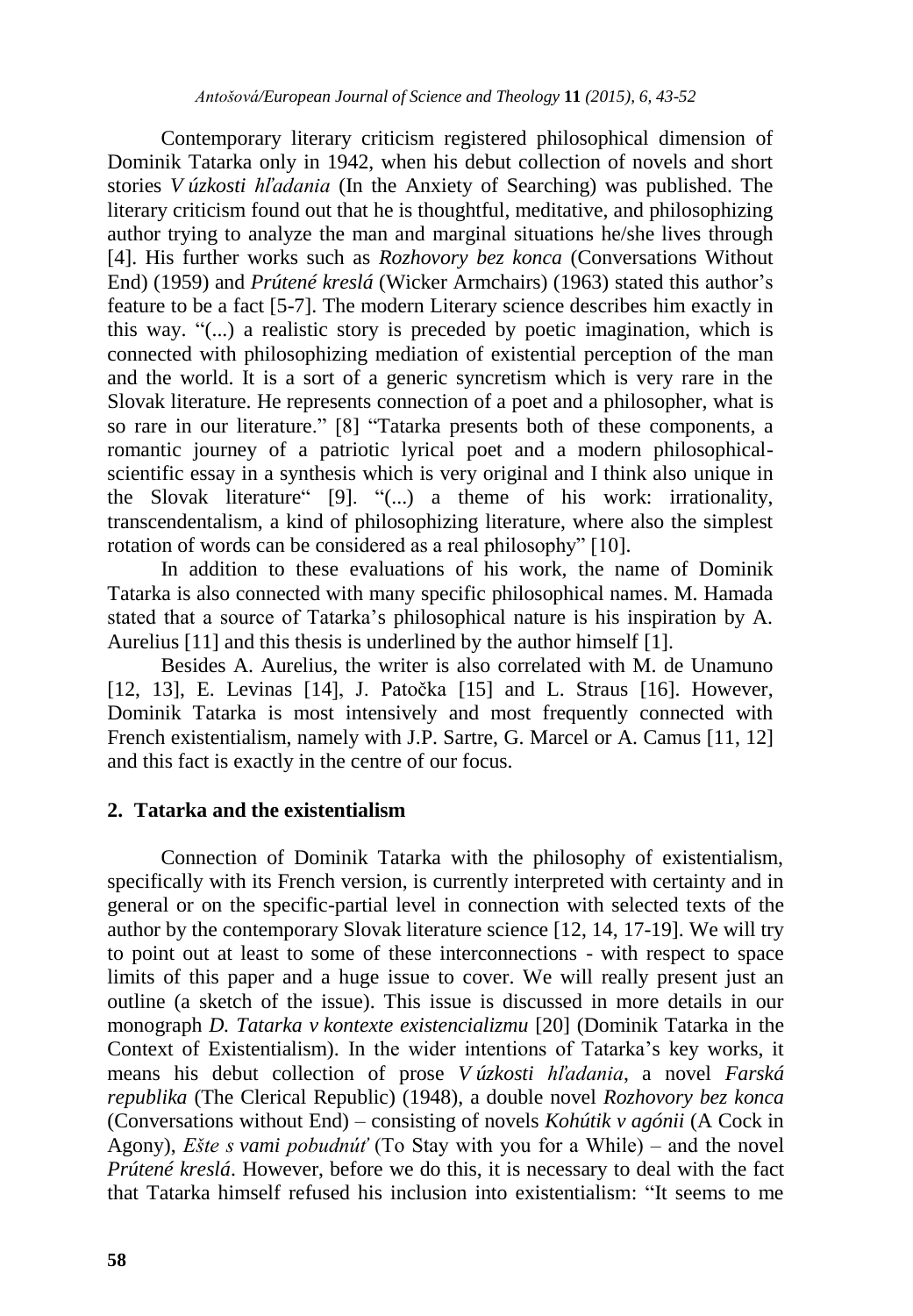that there is no surrealism in my books, they are even not a response to existentialism" [21].

 Without a need to attribute the author an aspect he refused, it is still a fact that Tatarka studied in Paris at Sorbonne University (1938-1939) and this stay in France caused his well-known inclination to French culture and France as such. Despite the fact that he refused his inclination to existentialism, he knew works and philosophy of the existentialists (J.P. Sartre, A. Camus, G. Marcel). Their names are often used in his reflections. He mentions them explicitly in his books and discussions *Písačky* (Scribbles) [22], *Navrávačky s Evou Štolbovou* (Recording with Eva Štolbová) [1], *Proti démonom* [2, p. 268, 306-307, 310]. Moreover, beside these "connections" there is also his undeterminable contact with G. Marcel (we have not been able to tract more detailed circumstances), who offered Dominik Tatarka E. Rotterdam award [23], and a more interesting reality - Tatarka personally knew J.P. Sartre [2, p. 269]. G. Marcel granted the prize to Dominik Tatarka in order to come to France, so he could enable Dominik Tatarka to escape from the pressure of the communist regime that was raised at that time in Czechoslovakia. But Tatarka was forbidden to leave the country and he could not come to France to take over the prize and so he was not able to fulfil his dream to move to France and live there.

The above stated biographical facts suggest that he was aware of French existentialism. On the other hand, it is still the fact that we can see a certain existentialist feeling in his texts published in 1930 and 1933 [20, p. 45-53]. We mean his first short stories published in a debut prose *V úzkosti hľadania*, *Rozprávka o prichádzajúcej jari* (A tale of Upcoming Spring), *Cesty* (Roads), *Záchvevy duše* (Trembles of a Soul). It was in fact far before exploring this movement in Slovakia (at that time, even the existentialism movement was present only in France). More complete knowledge about existentialism was brought to Slovakia by an analytical essay of M. Vaross *Pohľad na súčasnú filozofiu* (View of Current Literature) published in Philosofica Slovaca on 1945- 1947, and by Jozef Felix essay *Neuţitočné ústa – typ novej drámy* (Useless mouth - New Drama Type)*,* written in 1947 on the occasion of introduction of the play of S. de Beauvoir on the stage of National Theatre [24].

All other works of Dominik Tatarka (we mean also other novels from his debut) were published in 1940 or only after this year, when he had already finished his study at Sorbonne University (1938-1939) and had already met with existentialism.

Two basic moments emanate from this knowledge - namely undisputable contact of Dominik Tatarka with existentialism as a movement and with its representatives (whatever form and range it can be); while to contact, read or explore means either intentional or unintentional "absorption" of knowledge, intentionally keep the knowledge in the depths of consciousness and unintentionally keep the knowledge in the depth of subconscious. However, the second fact is that the writer had a potency to think in existentialist manner before the movement of existentialism.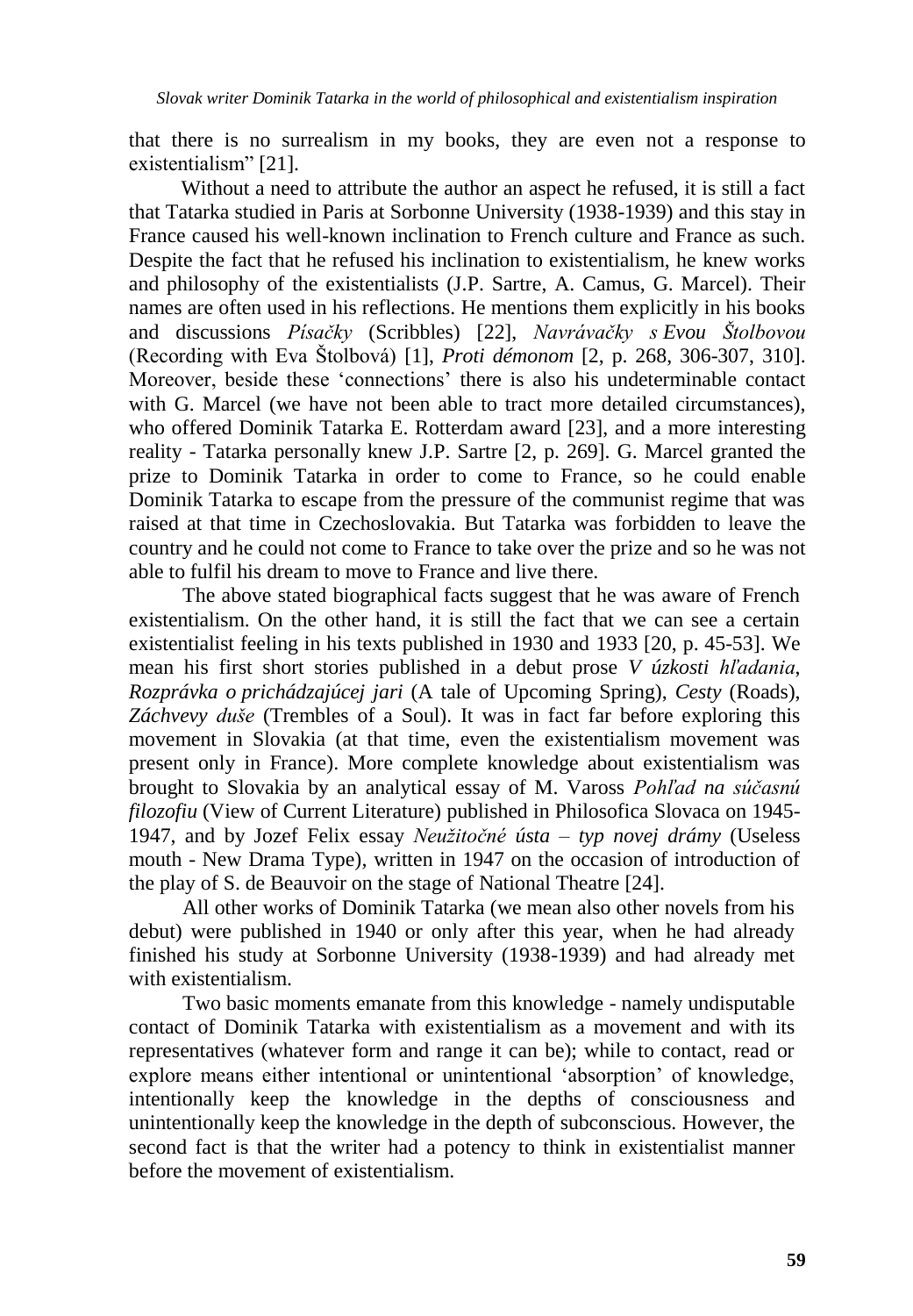This fact of existentialism before the existentialism movement is underlined not only by D. Tatarka, but it is also confirmed by other authors such as F.M. Dostojevskij [25, 26], J. Čapek, L.N. Tolstoj [27], J. Červeň [28], in case of whom the experts state the presence of existentialism moments in their works before existentialism, while Dostojevskij is considered to be a predecessor of existentialist philosophy within the philosophy, just as Kierkegaard in philosophical theology [29].

This possibility of existentialism before the existentialism and indeed after the existentialism is allowed by a non-classical way of thinking. In this case it is not a strict doctrine whose "land" is implicitly just a medium of intellect, scientific concept, scientific reflection, abstraction, but it is a philosophy of a particular human existence, of a particular human experience. There is a particular man in the centre "who enters into philosophy with his/her specific historical situation and experience, a man who participates in his/her existence by tasks and difficulties of his/her life" [30]. There is thus no other "path to an authentic subjectivity" except through "the complicated and sometimes painful struggles of life. One should not expect to make sense of his own life without an arduous struggle to interpret one"s existence in relation to self, the world…" [31] It is also a doctrine which "is artistically nothing more than it is philosophically" [27, p. 29]. Existentialism opens the 'diapason' of invariant subtle 'human' (experience specifically - in variant) problems (death, questions about the meaning of life, fear, anxiety, etc.) on the platform of specificity. And in this invariance of death, disgust, anxiety, fear, searching of a meaning of life - that is not typical for any other philosophical theory (only existentialism pointed out on it and put it in the centre of its interest), where a human subject, who in his/her activity, in self-projection (determining his/her essence) to those invariance problems awakes through a space of his/her specificity – the dispersion of existentialism into different times and spaces is natural. As stated by V. Černý, existentialism is a movement which is based in "wider, more general and more effective life intuitions than the intuitions which are just temporal and fashionable" [27, p. 14], and "anyone will be considered to be existentialist who refuses direct affiliation to this movement and anyone who belongs to this movement only seemingly or partially is being allocated to this movement" [27, p. 25-26].

 And therefore, if being motivated by frequent statements of the Literary science and also by biographical facts of the writer, we think about the work of Dominik Tatarka through existentialism movement and state mutual interconnection, it is not done in order to "classify" the author. We only want to point out to moments in thinking of meditative and thinking human beings. By discussing the problems of human existence, they meet on a common "wavelength' intentionally or unintentionally. We also suppose that not connecting the work of Dominik Tatarka with French existentialism (with regard to the writer's relation to France and its connection with Sartre or Marcel) would mean to neglect something very important.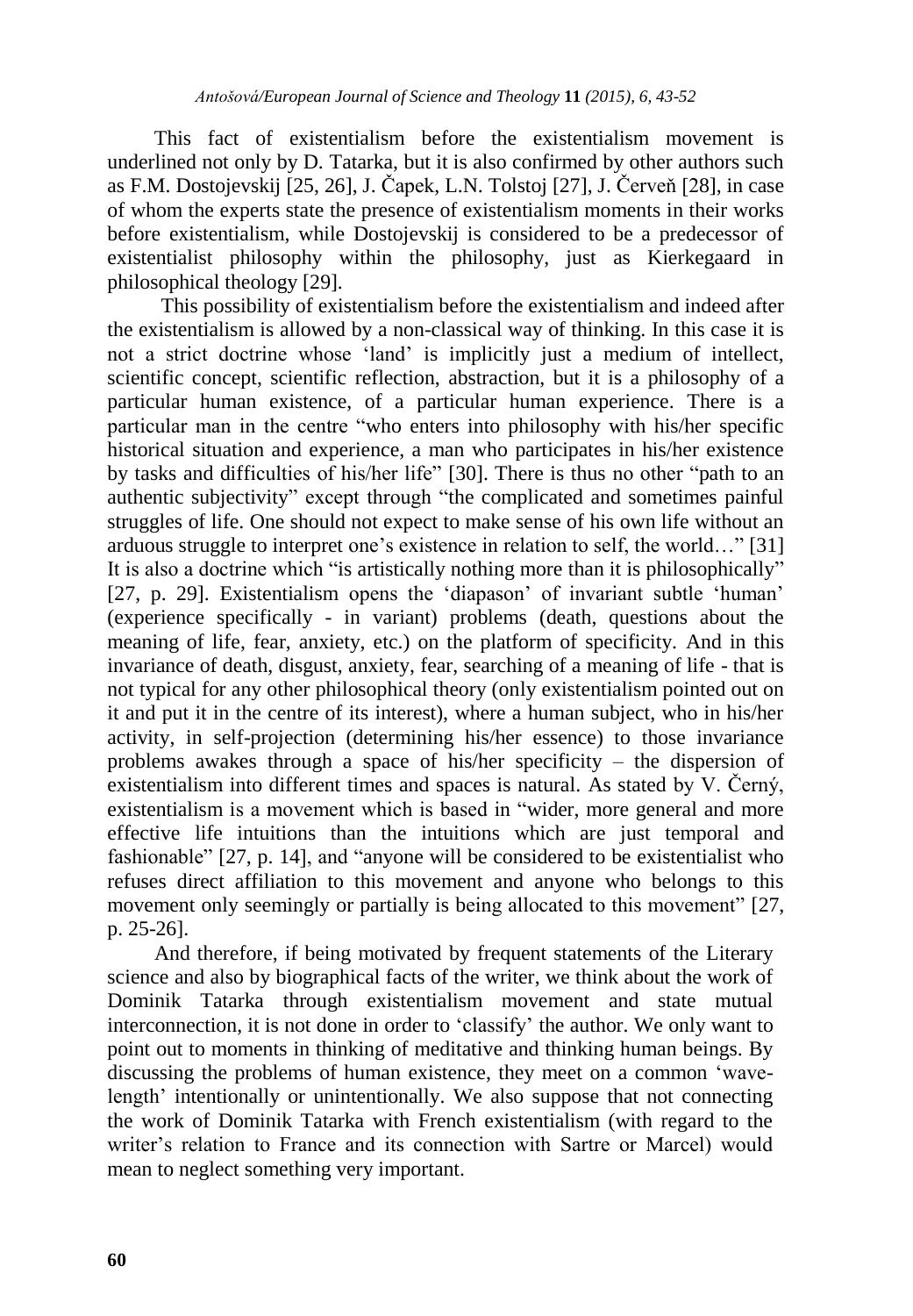## **3. Existentialistic features of the work of Dominik Tatarka**

A basic feature of existentialistic philosophy is the central focus on man his/her internal world and surviving, what in literary world represents significant orientation on a person - subject of a hero and his/her internal world and surviving. As stated by Š. Vlašín [32] or V. Černý [27, p. 25-26], literature of existentialism (using elements of philosophy of existentialism) is a literature that is subtle, focused on catching of authentic living, diverted from objective stories; it is a literature depicting intimate internal life of a hero; a literature of fear from own existence.

This model of a text focused on subtle/intimate living of a human subject and his/her internal world is evident in works of Dominik Tatarka. Whether we focus on lieutenant Dušan in the novel *Pach* (Scent) (from the collection of prose *V úzkosti hľadania*), Katarina and her bother from the novel *Kohútik v agónii* (A Cock in Agony*)* or in the novel *Prútené kreslá* (Wicker Armchairs), the central focus is put on Bartolomej Slzička and his internal living at the background of historical events (coming up to the Second World War). The same happens in the novel *Farská republika*; it can be even stated that the environment and external events are depicted even in a more evident way. However, they are set in such a way that these external events evoke existential, internal intimate status of the heroes. This fact was stated by I. Jančovič: "He (note of M.A. - Tatarka) opens a problem of being in direct connection with a specific historical space-time. At first, unsolved problems of a main character are caused by specific social conditions; they disrupt the personality of Menkin that is otherwise not tragic; they graduate a feeling of disgust and glumness inside him." [33].

Another determinative moment of the philosophy of existentialism is an emphasis on authenticity of human existence (authentic/honest existence versus false/insincere existence) and on authenticity of conduct. (I would marginally like to point out that for example Z. Vargová also discusses about the 'constant' of acting (of conduct) in interesting way in her work *Ţidovský fenomén v stredoeurópskych súvislostiach* [34].) A man who underlies some determinants within his/her self-formation (either consciously or unconsciously) is insincere: "each person that invents some determinism is a person who is insincere" [26, p. 48], he/she is a false personality. "In case, for example, I passively accept a summary of orders that are seemingly forced on me by an environment to which I was born, by a party to which I was fixed without real thinking, etc., everything happens as if I was just a tool, an ordinary wheel, it means as if I was denied a opportunity to act, which is a human possibility par excellence. However, all this further consideration assumes that the aggrieved person does no know himself/herself, that he/she pushes away exactly what gives him/her own dignity." [35]

The above mentioned polarity "authentic versus false" is made more clear in case of Dominik Tatarka in several ways. One of them is a contradiction of characters when the authentic hero "confronts" the false one. As an example, we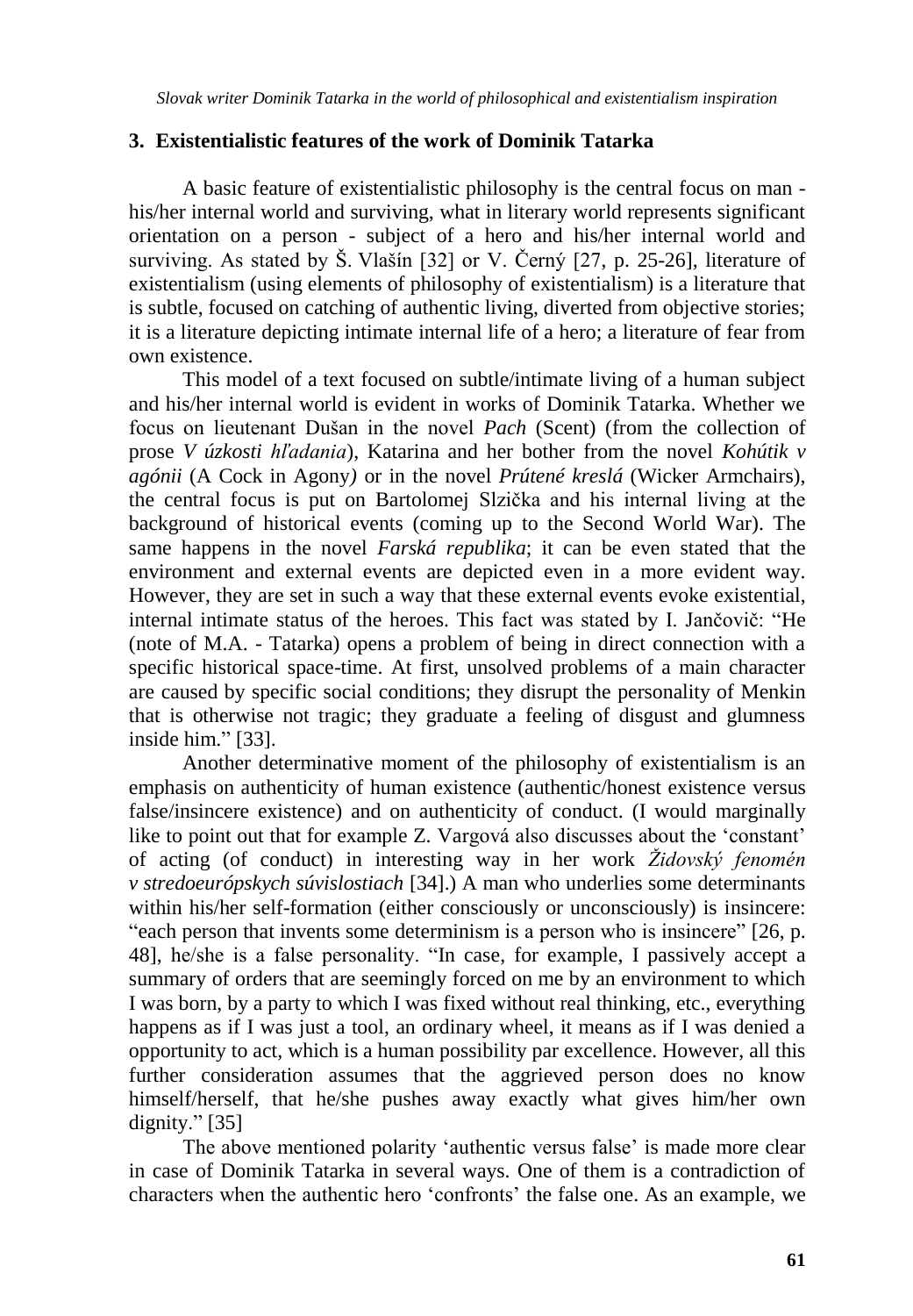can mention Martin and "crawling" people from the prose *Rozprávka o prichádzajúcej jari*. Dominik Tatarka brilliantly puts the authentic hero Martin, outliving his own ending, into opposition (who feels the end of his existence) thinking about the meaning of life, feeling anxiety, fear and rebelling against the life by the typical question "Why?", and on the other hand crawling people who are asking nothing ("The people - driven by an invisible force - have never asked Why" [36]), just passively accepting the reality. Tatarka likened them very cleverly to "wastrel" moving ants just to signify/underline unawareness of their conduct: "People were crawling in the village like ants, as if driven by an invisible force" [36].

A conflict of authentic/honest existence versus false/insincere existence is further revealed as an internal conflict in the character only. For example, Magda from the novel *Pred zrkadlom* (In front of the Mirror) (from the collection of prose *V úzkosti hľadania*) can be considered as this type of character. In this case a mirror is a moment of a truth and it is a symbol of awakening from determinacy/crowd into own authenticity. Magda (behaving exactly according to the will of her parents and following the 'constants' attributable to her social status) standing in front of the mirror is in the ball wearing heavy brocade dress in the community of "artificial" non-authentic officers bound by conventions. A moment of "draft" into the mirror opens her different dimension. Magda 'behind the mirror' is in the bosom of nature, she dreams of a dress made of light muslin and she is with her liberal-minded, unbound cousin who makes her happy: "How is it possible that I have forgotten about my dream and what made me happy?" [36, p. 61].

As it can be seen, Dominik Tatarka again depicted determined/insincere versus authentic/honest by contrasting phenomena: ball as a symbol of conventions, social etiquette, rules - versus - nature as phenomenon of spontaneity, freedom, rampancy; heavy brocade as uncomfortable fabric restricting natural movement - versus - muslin as a fine material which gives person a freedom to move; and officers as people "bound" by conventions living within determinations and rules set by outside world - versus - unbound, free cousin living in the "rhythm" of his own personality.

If we are speaking about existentialism moments, we can not bypass the phenomenon of death. It is a basic principle of existential philosophy. From feeling of upcoming end, a human being feels the problems of his/her existence; he/she asks questions about the meaning of human existence and experience existential feelings of fear, anxiety, absurdity, etc. "a man is condemned to invent a person at every moment without any support and help ... and then we are abandoned by all." [26, p. 25] "As far as death does not come on the basis of our freedom, it can only take away what is dear." [37]

Dominik Tatarka works with death in this existentialist sense. In his texts, death is a reason of existential anxiety, fear for beloved ones (e.g. *Posol prichádza* (A messenger is coming) from the collection of prose *V úzkosti hľadania* – fear of a mother for death of her son; the novel *Ešte s vami pobudnúť* (To Stay with you for a While) – fear of a son for death of his mother). Death of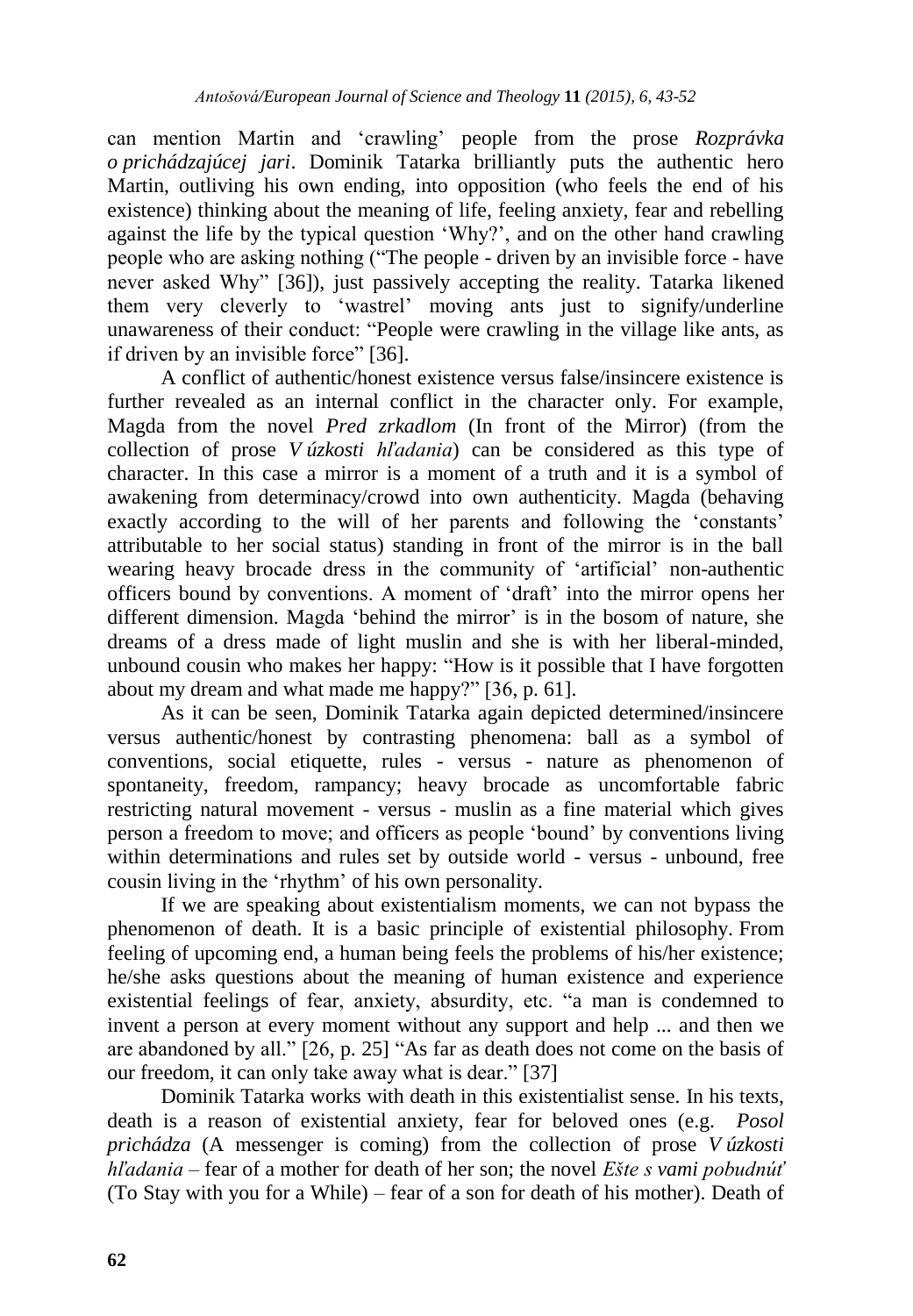a beloved person, of a main hero, is also a "trigger" of existential pain, emptiness, feelings of meaninglessness of life (*Kohútik v agónii* - anxiety of a mother for death of her son). Characters being aware of their own death feel existential anxiety, fear, and meaninglessness of human existence (from the collection of prose *V úzkosti hľadania*: *Rozprávka o prichádzajúcej jari* – the main character Martin). Tatarka even deals with the motive of suicide (in the collection of prose: *V úzkosti hľadania: Ľudia za priečkou* (In the Anxiety of Searching: People behind a Partition)), which underlines Sartre's boundless freedom and so a possibility to choose death instead of life [37].

 As result from the above stated, Dominik Tatarka corresponds to existentialism also with the fact that his characters experience basic existential feelings, such as anxiety ("His pale face and a bald forehead was sweated because of anxiety. His month was bloody because of biting it in anxiety." [36, p. 111]), disgust ("Disgust... Everything is disgust." [38]), being fed up ("I was offended that you can be fed up with me... Why are you fed up? And your answer, because everything is meaningless." [36, p. 30]), tragic ("What are we, small Slovaks, in this war? It was a general and tragic feeling." [38, p. 15]), loneliness ("We were sad due to loneliness on the banks of the river Váh." [34, p. 66]) and typical for existentialism (as noticed by V. Černý [27, p. 36]) psycho-physiological feeling of indisposition, it means vomiting, sweating, shivers, etc.: "I [Bartolomej Slzička, note of M.A.] vomit into the Siena from this height instead of tears or sorrow." [39]; "just let them throw up, tell [Menkina and Pižurný, note of M.A.] what they need to" [38].

It is evident from the above mentioned that the writer uses in his works the lexemes "belonging" to the philosophy of existentialism (disgust, anxiety, loneliness, tragic, etc.). We can not omit other moment of existentialist stylistics - naturalistic aspects of his work. Despite the statement of Sartre that existentialism does no imply naturalism in such outer form which is typical for naturalism, it means, for example for Zola [26, p. 11], these intentions can not be denied within the existentialism. Naturalistic aspects are evident in Sartre literary work: "An odour of urine was around him like around old men with prostate." [40]; "Everything that came out of my body was disgusting and suspicious." [40, p. 26]; "She loves me, but she does not love my appendix in the spiritus...." [40, p. 95]. And these themes were not avoided by Dominik Tatarka: "They put me into jug. Jug was full. People took crap under themselves." [38, p. 38]; "An express train rushed further breaking free from the will of a man. Until it came to deadly country blemished by human ulcers, scabs and pus." [38, p. 79].

#### **4. Conclusion**

The above draft of existential moments declares presence of existential philosophy elements in the work of Dominik Tatarka. As we have already stated above, for limited space possibilities it is just a short probe into this "wide" issue [19]. Moreover, beside the above mentioned existential moments, it is also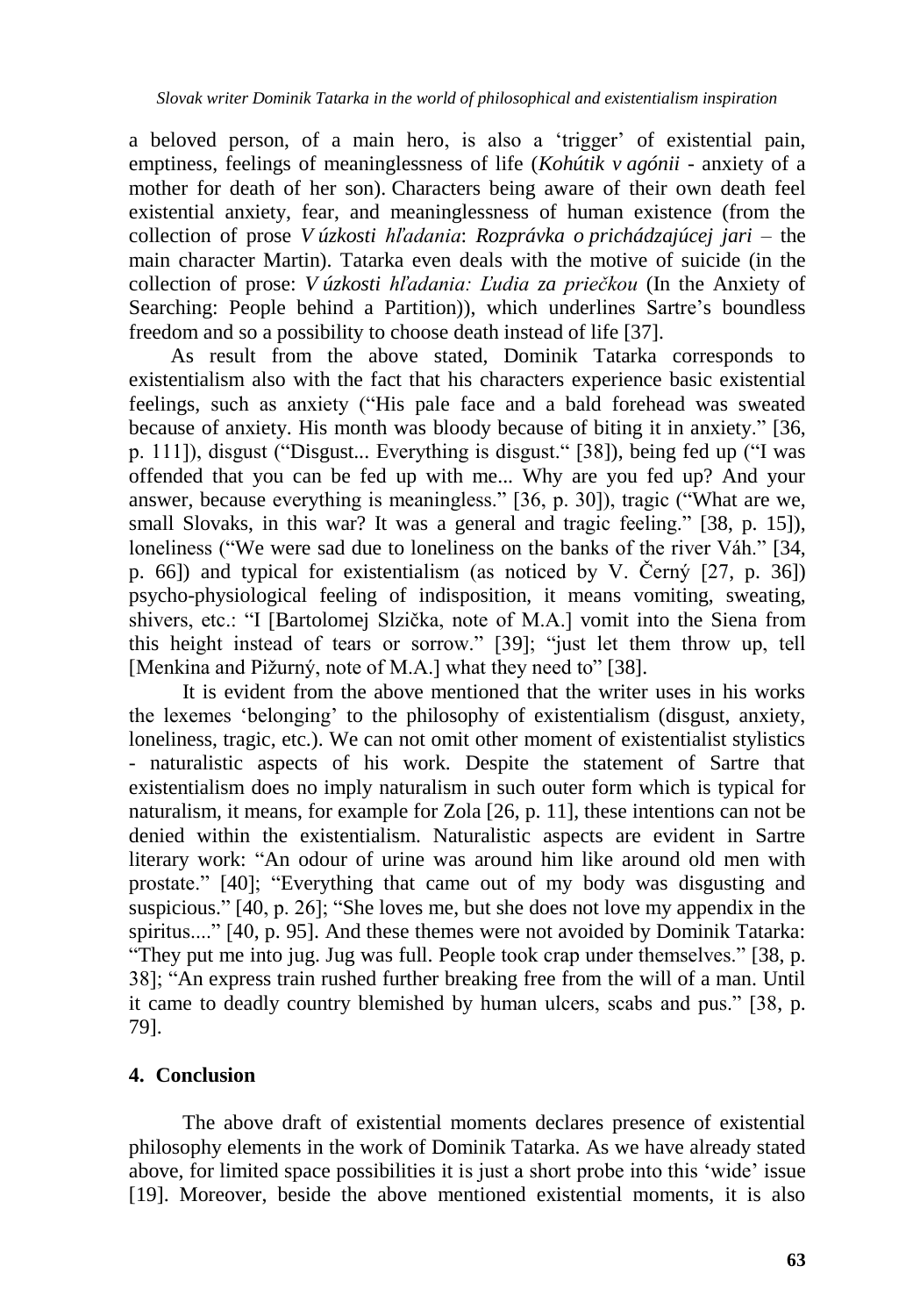legitimately possible to trace presence of both Christian and atheistic aspects, what is also reflected in value 'turbulences' of the writer's work. However, due to space limitation this is a subject of another paper.

#### **References**

- [1] E. Štolbová, *Navrávačky s Dominikom Tatarkom*, Literárne informačné centrum, Bratislava, 2000, 159.
- [2] D. Tatarka, *Proti démonom*, Slovenský spisovateľ, Bratislava, 1968, 293.
- [3] J. Brunclík, *Introvertnosťou ku katarzii (Lyrický svet v tvorbe Jána Motulka)*, FF UKF Nitra, Nitra, 2014.
- [4] S. Mečiar, Slovenské pohľady, **58(10)** (1942) 662-664.
- [5] R. Turňa, Slovenské pohľady, **76(2)** (1960) 147-151.
- [6] J. Bţoch, Slovenské pohľady, **79(6)** (1963) 132-134.
- [7] E. Murgáš, Ľud, **17(22)** (1964) 4.
- [8] M. Hamada, Slovenské pohľady, **108(2)** (1992) 15.
- [9] V. Černý*,* Slovenské pohľady, **106(3)** (1990) 50.
- [10] J. Vlnka, Dotyky, **4(6)** (1992) 27.
- [11] M. Hamada, Slovenská literatúra, **40(2-3)** (1993) 81.
- [12] P. Bombíková, Slovenská literatúra, **44(3)** (1997) 191.
- [13] R. Králik and M. Štúr, Acta Kierkegaardiana, **Supplement** (2011) 272-280.
- [14] Z. Prušková*,* Slovenská literatúra, **40(2-3)** (1993) 108.
- [15] M. Hamada, *Prútené kreslá – Doslov*, Smena, Bratislava, 1990, 112.
- [16] M. Jurovská, Romboid, **26(5)** (1991) 65.
- [17] I. Jančovič, Romboid, **32(8)** (1997) 3-12.
- [18] J. Šťevček, *Dejiny slovenského románu*, Tatran, Bratislava, 1989, 454.
- [19] V. Petrík, Romboid **24(7)** (1989) 78.
- [20] M. Antošová, *D. Tatarka v kontexte existencializmu*, FF UKF Nitra, Nitra, 2011.
- [21] D. Tatarka, Slovenské pohľady, **81(10)** (1965) 51-52.
- [22] D. Tatarka, *Písačky pre milovanú Lutéciu*, Labyrint, Praha, 1999, 13 and 253.
- [23] D. Abrahamowicz, *Ešte s vami pobudnúť*, Nadácia M. Šimečku, Bratislava, 1994, 120.
- [24] K. Kollár, A. Kopčok and T. Pichler, *Dejiny filozofie na Slovensku*, vol. 20, SAV, Bratislava, 1998, 244.
- [25] J. Störig, *Malédějiny filosofie*, Zvon, Praha, 1993, 430.
- [26] J.P. Sartre, *Existencialismus je humanismus*, Vyšehrad, Praha, 2004, 23.
- [27] V. Černý, *První a druhý sešit o existencialismu*, Mladá fronta, Praha, 1992, 86–87 and 153.
- [28] K. Rosenbaum V. Čerevka and J. Števček, *Dejiny slovenskej literatúry V*, SAV, Bratislava, 1984, 742-795.
- [29] M. Valčo, R. Králik and L. Barrett, Communications: scientific letters of the University of Žilina, **17(2)** (2015) 103-108.
- [30] V. Leško and F. Mihina, *Dejiny filozofie*. IRIS, Bratislava, 1993, 284.
- [31] R. Králik, Eur. J. Sci. Theol., **11(3)** (2015) 183-189.
- [32] Š. Vlašín, *Slovník literárních směrů a skupin*, Orbis, Praha, 1976, 60-62.
- [33] I. Jančovič, *Dominik Tatarka a jeho dielo v premenách času*, Metodické centrum Banská Bystrica, Banská Bystrica, 1996, 31.
- [34] Z. Vargová, *Ţidovský fenomén v stredoeurópskych súvislostiach*, UKF Nitra, Nitra, 2011, 81.